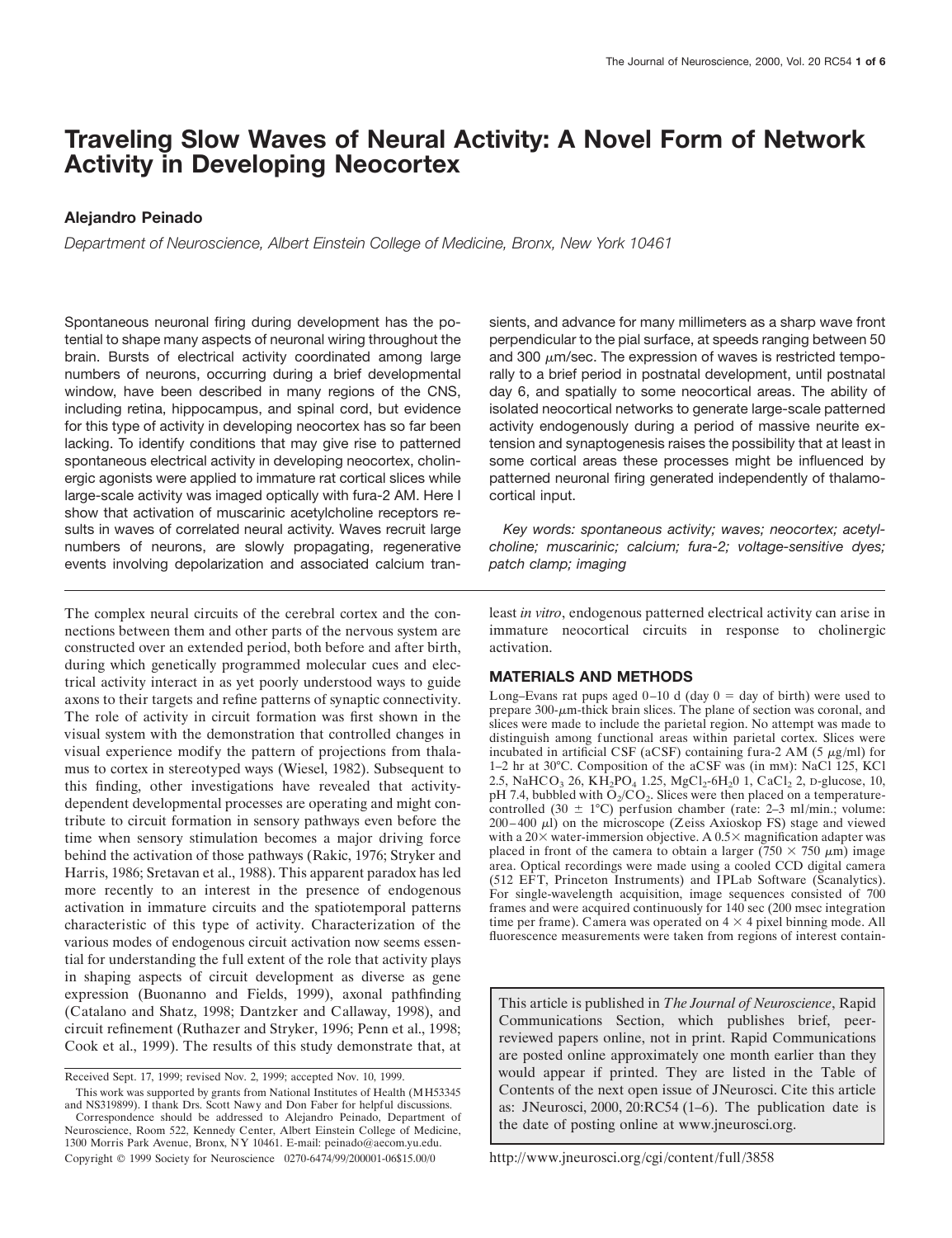All fura-2 wave activity was recorded at a single excitation wavelength using a  $380 \pm 5$  nm bandpass filter. Control experiments recorded using a  $360 \pm 5$  nm excitation filter (isosbestic point for fura-2) showed no signals in response to cholinergic agonists. Emission fluorescence was filtered with a 400 nm longpass filter.

For imaging of voltage signals, slices were stained for 5 min with the voltage-sensitive dye di-4-ANEPPS (Fluhler et al., 1985) (0.66 mg/ml in aCSF) while in the perfusion chamber, and only after a wave-expressing region had been located using fura-2 imaging. Wave activity was imaged immediately, after a 5 min wash period, to minimize artifactual signals attributable to gradual internalization of the dye and photodynamic damage (Schaffer et al., 1994). For dual fura-2/di-4-ANEPPS recordings excitation filters (380  $\pm$  5 and 546  $\pm$  5 nm) were alternated every 0.5 sec, and a single emission filter (590 nm longpass) was used. Neutral density filters were used to equalize fura-2 and di-4-ANEPPS signal intensities and to minimize photobleaching.

For whole-cell current-clamp recordings, patch pipettes were pulled from borosilicate glass (3–5 M[SCAP] $\Omega$ ) and filled with an internal solution containing (in mM): K gluconate 110, KCl 20, HEPES 10, EGTA 10, CaCl<sub>2</sub> 1, MgCl<sub>2</sub> 1, pH 7.2; osmolarity was adjusted to 307 mOsm with sucrose. Signals were amplified with an Axopatch 200A patch-clamp amplifier (Axon Instruments) and acquired using Synapse (Synergy Research) and an ITC-16 computer interface (Instrutech Corporation).

Drug application was synchronized to imaging using Synapse and began 10 sec after the start of imaging to allow acquisition of baseline fluorescence values. The interval between applications was at least 5 min.

#### **RESULTS**

Fluorescence imaging at low magnification was used to visualize population activity in coronal slices of immature rat neocortex stained with the cell-permeant calcium indicator dye fura-2 AM. Under control conditions, no large-scale patterned activity was observed in immature neocortical slices. The rationale for testing cholinergic agonists in neocortex was that in retina, blockade of nicotinic acetylcholine receptors eliminates spontaneous activity waves, suggesting that acetylcholine is necessary for their expression (Feller et al., 1996). To mimic activation of cholinergic inputs to neocortex in slices, where such inputs are not preserved, the nicotinic and muscarinic cholinergic agonist carbachol (CCh) was bath-applied for periods varying in length from 5 to 60 sec while activity was being recorded optically over a  $750 \times 750 \mu$ m area of neocortex.

The results obtained with CCh are described below along with results obtained with the cholinergic agonist muscarine, which was used to determine whether the cholinergic involvement was mediated through muscarinic or nicotinic receptors. Although both nicotinic and muscarinic receptors are present and functional in immature neocortex (van Huizen et al., 1994; Roerig et al., 1997), experiments using muscarine yielded results that are indistinguishable from results obtained with CCh.

Application of CCh (25  $\mu$ M) or muscarine (20  $\mu$ M) to 60 coronal slices that included parietal cortex resulted in waves being recorded at 93 of 302 cortical sites (31%). Typically, activity waves originated somewhere outside the camera's field of view, entered at one edge of the imaged area, and continued their advance outside this area (Fig. 1*A*). The direction of wave advance was always parallel to the pial surface. The wave front, which is therefore oriented perpendicular to the cortical layering, moves at speeds that range between 50 and 300  $\mu$ m/sec (125  $\pm$  64  $\mu$ m/sec, mean  $\pm$  SD,  $n = 60$  waves). In several instances the imaged area happened to include the site of wave initiation, enabling the initial evolution of a wave to be captured in 200 msec-long snapshots (Fig. 1*B*). These sequences show that although agonist is applied throughout the slice, a wave starts from an event involving a very small number of cells from where

activity radiates outward until a full-fledged horizontally moving wavefront is attained, sometimes traveling for distances in excess of 3 mm.

Graphic presentation of the time course of calcium-dependent fura-2 fluorescence changes (Fig. 1*C*) shows that the response to cholinergic agonist has two phases. First, a few seconds after switching from normal superfusion solution to agonist-containing solution, a small increase  $(4-10\% \Delta F/F)$  in intracellular calcium occurs in large numbers of cells throughout the extent of the imaged area. This phase of the response occurs simultaneously throughout the field of view, peaks within 5–10 sec, and decays slowly to baseline over the next minutes even in the continuous presence of agonist, as has been shown previously (Yuste and Katz, 1991). The second phase of the response, when it shows up, appears with a highly variable delay and is significantly larger  $(10-20\% \Delta F/F)$ , possibly because more neurons are involved per sampled area. When the time course of signals derived from two sites positioned along the horizontal extent of cortex are aligned, the second phase, but not the first, consistently shows a lag in onset at one site relative to the other (Fig. 1*C*). This calcium transient, corresponding to the traveling wave, has a fast rise and almost equally fast decay and invariably rides on the shortlatency, lower-amplitude phase of the cholinergic response.

As expected, the broad spectrum muscarinic antagonist atropine (1  $\mu$ M) blocked the response to muscarine and CCh ( $n = 5$ ) slices). To further narrow the receptor subtype involved in the muscarinic response, four subtype-selective receptor antagonists were tested. Antagonists to m1 (pirenzepine,  $100 \text{ nm}$ ;  $n = 4$ ) and m3 (4-DAMP, 2.5 nm;  $n = 5$ ) both blocked muscarine-induced waves in every instance (Fig. 1*D*). Antagonists to m2 (gallamine, 20  $\mu$ M;  $n = 3$ ) and m4 (MT-3, 10 nM;  $n = 2$ ) failed to block muscarine-induced waves. In the case of MT-3, however, it is unclear whether, despite a 30 min preincubation, the large toxin (molecular weight 7289.3 Da) gained sufficient access into the slice.

To investigate the relationship between age and incidence of wave expression in developing neocortex, CCh or muscarine was applied to slices from rats aged 0–9 d postnatal (P0–9). Data for each age group were analyzed in terms of fraction of cortical sites where at least one wave was elicited on superfusion of agonist (Fig. 2*A*). Typically (92% of cases), sites were of one of two types: those in which waves were elicited repeatedly on repeated agonist application, and those in which waves could not be elicited despite repeated applications of agonist. Both types of sites were found to coexist in individual slices until P6–7. After P7, agonist application induced a short-latency, small-amplitude response but no waves.

The finding that wave-expressing and nonexpressing sites can coexist in single slices suggests that there are mechanisms within cortex that restrict the propagation of waves to specific areas. This idea is supported by 35 recordings in which waves were observed to end within the field of view (Fig. 2*B*). Although no obvious cytoarchitectonic discontinuities could be observed at these sites, it is not possible to determine in fura-2-stained slices whether wave termination correlates with some functional boundary in cortex. An interesting feature of wave termination sites in cortex is that they can be stable for periods in excess of 1 hr (Fig. 2*B*).

To find out whether cholinergically induced waves involve electrical activity, three types of experiments were performed. First, muscarine responses were evoked in slices stained with both fura-2 AM and the voltage-sensitive dye di-4-ANEPPS. Dual calcium and voltage recordings in these slices  $(n = 5)$  demonstrate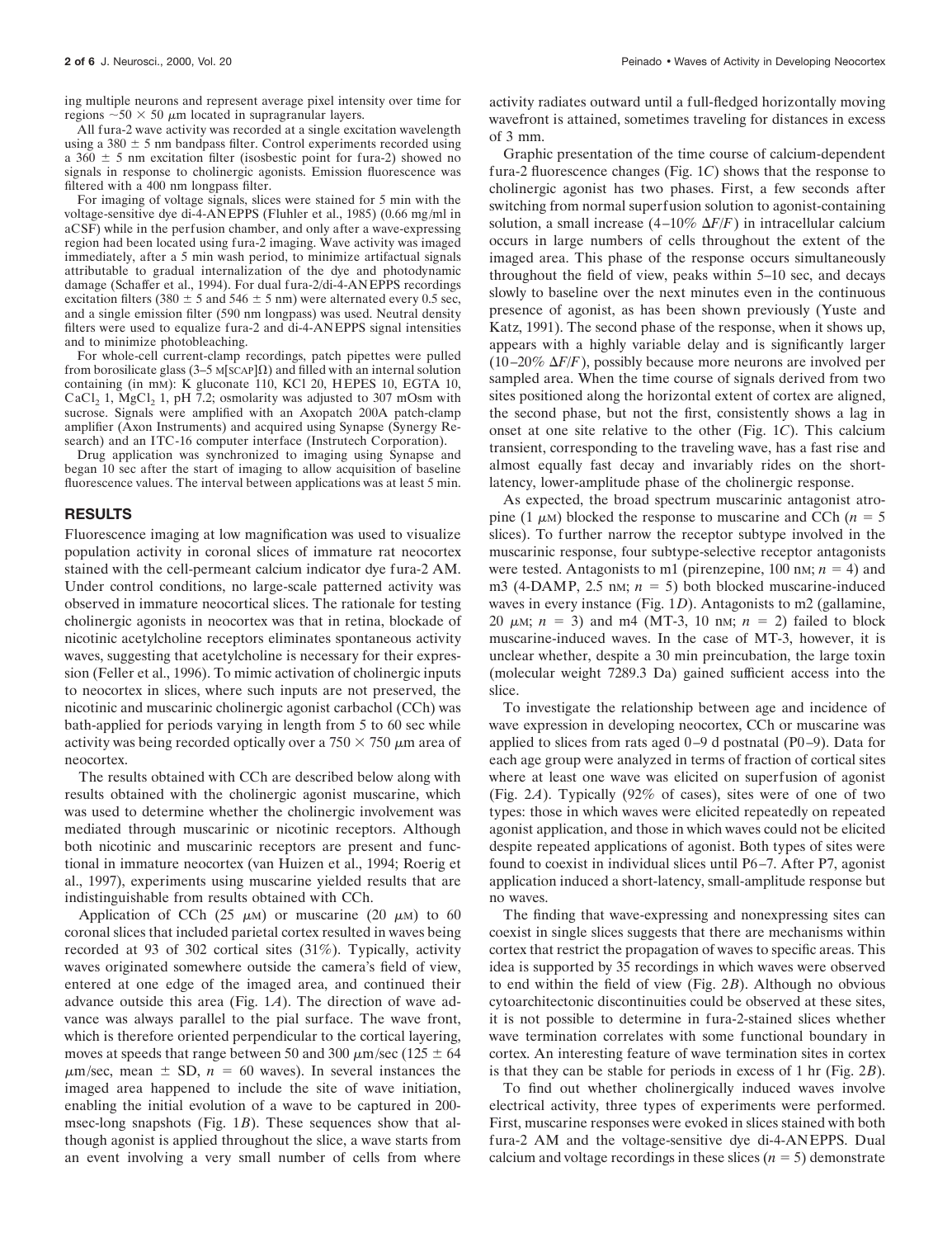

*Figure 1.* Cholinergic agonists evoke waves of correlated calcium transients in developing rat neocortical slices through activation of muscarinic receptors. *A*, Time-lapse sequence of changes in calcium-dependent fura-2 fluorescence during carbachol ( $25 \mu M$ ) superfusion in a P5 slice. Pial edge is the *top right margin*. First frame (*top left*) shows fura-2 fluorescence staining of imaged cortical region in coronal section (cut across cortical layers). Subsequent frames are difference images showing a wave advancing over this area of cortex. *White areas* represent cells with largest fluorescence change relative to prewave levels. Image dimensions  $(A, B)$  are 750  $\times$  750  $\mu$ m. *B*, Initiation of wave at a different cortical site shown at 200 msec intervals. *Dashed line* on first frame marks the pial edge of the slice. *White areas* represent cells with fluorescence changes relative to previous frame. *C*, Plot of changes in calcium-dependent fura-2 fluorescence over time recorded at two sites situated 400  $\mu$ m apart along the path of wave advance. *Arrowheads* show beginning and end of 20  $\mu$ M muscarine chloride application for 60 sec. Calibration in *C*: 5%  $\Delta F/F$ , 10 sec. *D*, Antagonists for the m1 (pirenzepine, 0.1  $\mu$ M) and m3 (4-DAMP, 2.5 nM) receptor subtypes, but not the m2 (gallamine, 20  $\mu$ M) or m4 (MT-3, 10 nM) subtypes, reversibly abolished muscarine-evoked activity waves. Calibration in *D*: 5%  $\Delta F/F$ , 20 sec.

that a voltage signal can be detected that is simultaneous with the high amplitude, wave-associated calcium signal (Fig. 3*A*), indicative of depolarization during waves. In contrast, no measurable voltage signal is detected in association with the initial, lowamplitude part of the cholinergic response. Second, currentclamp recordings from individual neurons also show that during the passage of a wave, neurons fire a burst of action potentials (Fig. 3*B*). Finally, a requirement for depolarization and action potential firing during waves was demonstrated by experiments in which waves were induced before and during superfusion with the sodium channel blocker tetrodotoxin (TTX)  $(n = 7)$ . TTX eliminates the wave-associated calcium transient and leaves the initial, smaller calcium response relatively unaffected (Fig. 3*C*). The presence of electrical activity during waves suggests that the potential influence of activity waves on the development of neocortex could go beyond an effect on the local circuitry to include longer-range projections as well. The TTX sensitivity of cholinergically induced waves also demonstrates that this phenomenon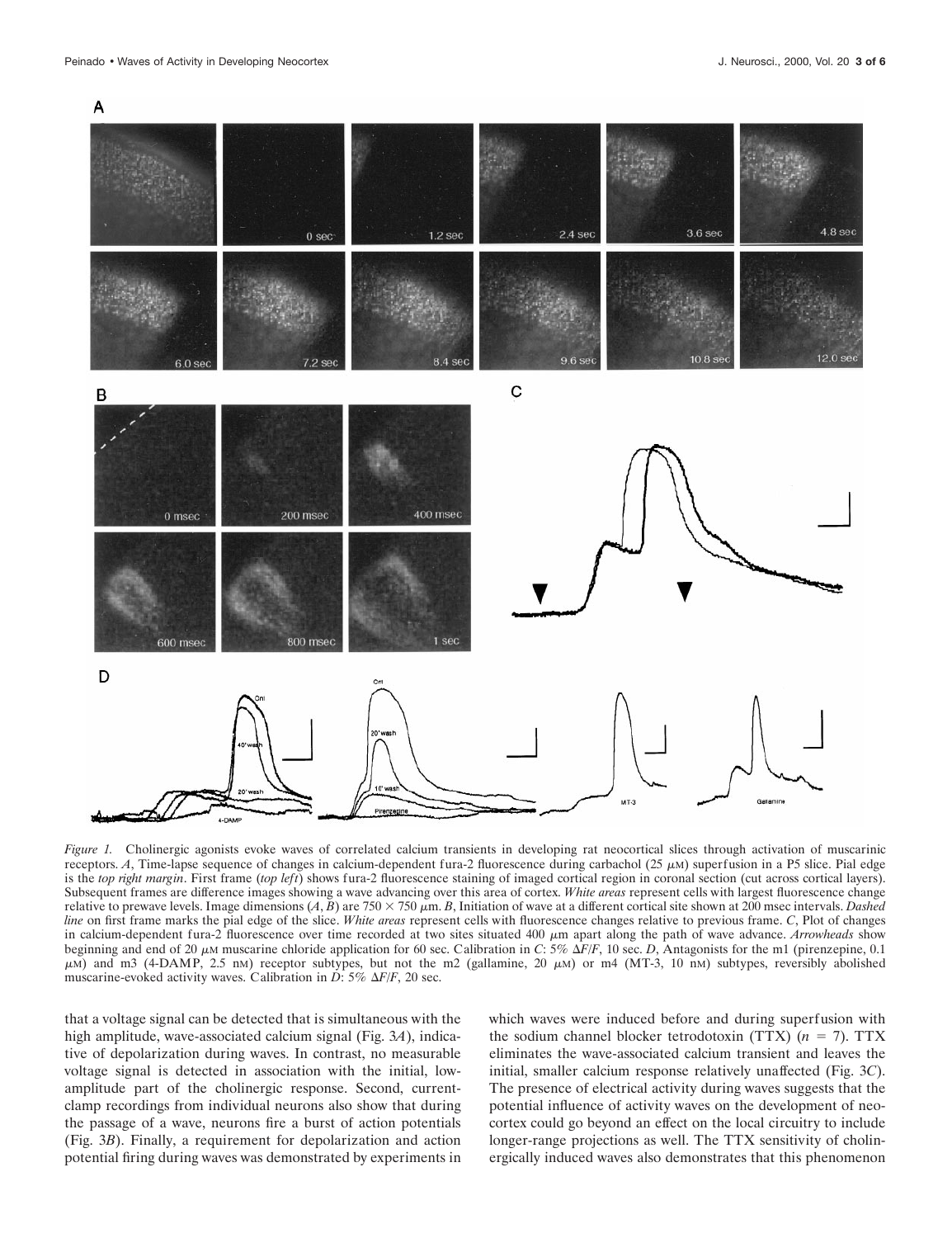

*Figure 2.* Expression of cholinergically induced waves is restricted developmentally and spatially. *A*, Histogram showing the fraction of sites at which one or more waves could be elicited with cholinergic agonists at each age group. Data include waves elicited with 25  $\mu$ M CCh ( $n = 208$ ) or 20  $\mu$ M muscarine ( $n = 94$ ). *Inset*, Fura-2 signals from three representative neurons (identified by their prominent apical dendrite) in response to a 15 sec application of 50  $\mu$ M glutamate (*horizontal bar*) to a P10 slice demonstrate that the age-related decrease in waves is not caused by a technical problem with fura-2 signaling. Vertical bar,  $5\%$   $\Delta F/F$ . *B*, An example of a wave propagation boundary in developing neocortex. *Leftmost frame* shows raw fura-2 fluorescence image of cortical area shown in subsequent frames. Note absence of any obvious cytoarchitectonic boundary. Successive waves induced in this cortical area (extent of area traversed shown in *green* or *red*) show that boundaries can exist between subregions of cortex even when both subregions express wave activity, and that boundaries can be stable over time. Time of occurrence is shown above each wave. *Arrows* under each wave show direction of advance. Image dimensions are 750  $\times$  $750 \mu m$ .

is pharmacologically distinct from domains in developing neocortex (Yuste et al., 1992) and from spreading depression (Sugaya et al., 1975; Tobiasz and Nicholson, 1982).

Acetylcholine acting through muscarinic receptors has been shown to depolarize mature cortical neurons (McCormick, 1993). To test whether large-scale depolarization of neurons in developing neocortex is a sufficient stimulus for induction of waves, an excitatory neurotransmitter, glutamate, was superfused instead of one of the two cholinergic agonists during calcium imaging at sites previously determined to express waves with muscarine  $(n =$ 5). The glutamate stimulus, although capable of inducing a significant calcium response, was unable to induce waves at these sites (Fig. 4*A*).

To test the involvement of glutamatergic neurotransmission in the spread of activity during waves, two ionotropic glutamate receptor antagonists, APV (NMDA;  $25 \mu M$ ) and CNQX (non-NMDA;  $25 \mu$ M), were bath-applied simultaneously during, as well as for 10 min before, the application of muscarine  $(n = 6)$ . As shown in Figure 4*B*, neurotransmission via ionotropic glutamate receptors is not required for wave induction or propagation.

## **DISCUSSION**

In the present study I have described the most salient features of a newly discovered type of network activity in immature neocortex, including its developmental profile, its spatiotemporal characteristics, and the muscarinic receptor subtypes involved in its induction. Bursting patterns of neural activity similar to that described here have been demonstrated in other immature neural circuits including retina (Maffei and Galli-Resta, 1990; Meister et al., 1991), spinal cord (O'Donovan et al., 1994; Milner and Landmesser, 1999), and hippocampus (Ben-Ari et al., 1989; Garaschuk et al., 1998; Avignone and Cherubini, 1999) (for review, see O'Donovan, 1999). Acetylcholine is often involved in this activity, sometimes via nicotinic (retina, spinal cord) and sometimes via muscarinic (hippocampus, neocortex) receptors. As in other brain regions, cholinergic sources in neocortex are present early (Dori and Parnavelas, 1989).

Much remains to be elucidated about the mechanisms responsible for activity waves in neocortex. The type(s) of intercellular signaling involved in wave propagation, for example, remains to be established. The finding that ionotropic glutamate receptors do not appear to be necessary is not too surprising in light of knowledge about other excitatory mechanisms potentially available to immature neocortical networks, including signaling via glycine,  $GABA_A$  and metabotropic glutamate receptors, and gap



*Figure 3.* Cholinergic waves are excitatory events involving neuronal depolarization and firing. *A*, Simultaneous calcium and voltage imaging during cholinergic stimulation. A change in fluorescence signal, consistent with depolarization, occurs in the voltage-sensitive dye di-4-ANEPPS (*di-4-A*) concurrent with the wave-related calcium transient (*second peak* in fura-2 trace). *B*, Whole-cell current-clamp recording from a layer 2/3 neuron (*bottom trace*) obtained during a muscarine-evoked wave, as shown in the simultaneous fura-2 response (*top trace*). *C*, Blockade of the wave-related fura-2 fluorescence transient, but not of the slower cholinergic response, by the sodium channel blocker tetrodotoxin (*TTX*, 1  $\mu$ M). Calibration: 10%  $\Delta F/F$ , 10 sec (*A*); 10%  $\Delta F/F$ , 25 mV, 10 sec (*B*); 10%  $\Delta F/F$ , 20 sec (*C*).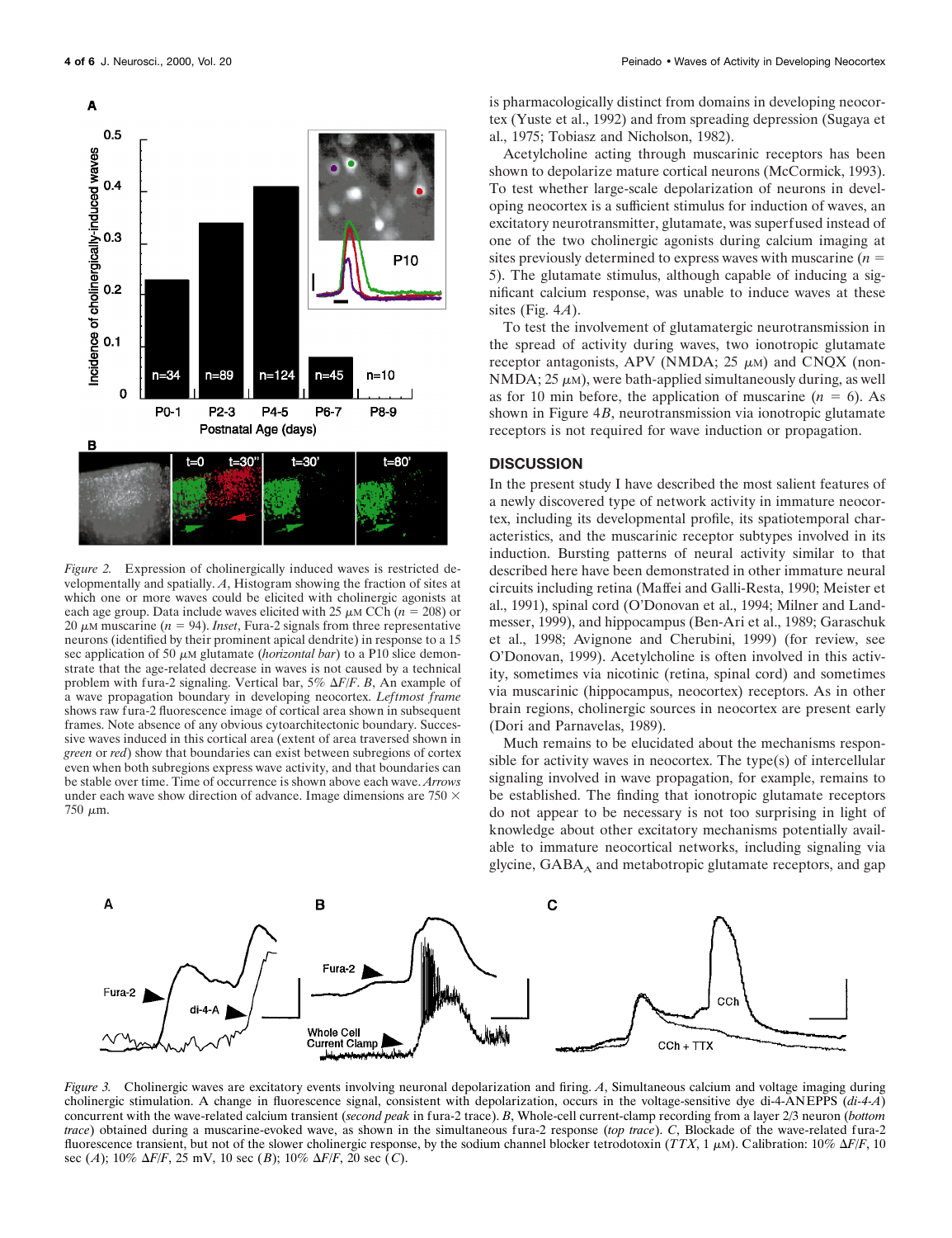

*Figure 4.* Ionotropic glutamate receptor activation is neither necessary nor sufficient for induction of neocortical waves. *A*, Comparison of responses to muscarine (20  $\mu$ M) and glutamate (20  $\mu$ M) at a single cortical site. The two traces in each panel are mean fluorescence values over time from two small regions of interest separated by 400  $\mu$ m. Unlike muscarine (*A1*), which induces a traveling calcium transient, glutamate (*A2*) induces a calcium transient that occurs simultaneously throughout the slice (as shown by superposition of traces from the two regions of interest). *B*, Muscarine-induced wave in the presence of APV ( $25 \mu$ M) and CNQX ( $25 \mu$  $\mu$ M). Calibration: 20 msec, 5%  $\Delta F/F$ .

junctions (Peinado et al., 1993; Owens et al., 1996; Flint et al., 1998). Unlike glutamate, these mechanisms are expressed transiently in neocortex. Their involvement therefore could also account for the developmental profile of wave activity seen here. To determine what mechanisms are involved in wave propagation, however, an experimental approach is needed that can separate effects on wave propagation from effects on wave initiation, an objective that cannot be accomplished through application of receptor antagonists to the entire slice as was done here.

The inability of bath-applied glutamate to induce wave activity suggests that for waves to occur the neural network may need to undergo a transient change in excitability state in addition to depolarization. One possibility is a switch into a burst-ready mode, in which neurons are more likely to burst-fire in response to excitatory input; another could be an enhancement in neurotransmitter release. Activation of muscarinic receptors could accomplish either of these by reducing specific potassium conductances (McCormick, 1993). Even if such an effect by muscarinic receptors can be demonstrated during wave activity, however, a complete description of wave physiology is unlikely to emerge until the wave initiation foci can be characterized more fully in terms of physiological properties unique to these sites.

The results presented here raise the intriguing possibility that activity waves in immature neocortex may function *in vivo*, albeit in as yet unknown ways, as participants in the formation of cortical circuits. An alternative interpretation of these results, one that has been favored in interpreting different types of large-scale neuronal bursting behavior induced by  $GABA_A$  antagonists, potassium channel blockers, or low  $[Mg^{2+}]_{o}$ , is that this is an example of epileptic activity that is unlikely to occur *in vivo* except as pathology. The possibility that muscarine-induced waves are also unphysiological cannot be ruled out at this stage. The evidence from retina and spinal cord, however, suggests not only that limited seizure-like neuronal bursting at specific stages of cortical development may not be deleterious, but that it might in fact be useful.

## **REFERENCES**

- Avignone E, Cherubini E (1999) Muscarinic receptor modulation of GABA-mediated giant depolarizing potentials in the neonatal rat hippocampus. J Physiol (Lond) 518:97–107.
- Ben-Ari Y, Cherubini E, Corradetti R, Gaiarsa JL (1989) Giant synaptic potentials in immature rat CA3 hippocampal neurones. J Physiol (Lond) 416:303–325.
- Buonanno A, Fields RD (1999) Gene regulation by patterned electrical activity during neural and skeletal muscle development. Curr Opin Neurobiol 9:110–120.
- Catalano SM, Shatz CJ (1998) Activity-dependent cortical target selection by thalamic axons. Science 281:559–562.
- Cook PM, Prusky G, Ramoa AS (1999) The role of spontaneous retinal activity before eye opening in the maturation of form and function in the retinogeniculate pathway of the ferret. Vis Neurosci 16:491–501.
- Dantzker JL, Callaway EM (1998) The development of local, layerspecific visual cortical axons in the absence of extrinsic influences and intrinsic activity. J Neurosci 18:4145–4154.
- Dori I, Parnavelas JG (1989) The cholinergic innervation of the rat cerebral cortex shows two distinct phases in development. Exp Brain Res 76:417–423.
- Feller MB, Wellis DP, Stellwagen D, Werblin FS, Shatz CJ (1996) Requirement for cholinergic synaptic transmission in the propagation of spontaneous retinal waves. Science 272:1182–1187.
- Flint AC, Liu X, Kriegstein AR (1998) Nonsynaptic glycine receptor activation during early neocortical development. Neuron 20:43–53.
- Fluhler E, Burnham VG, Loew LM (1985) Spectra, membrane binding, and potentiometric responses of new charge shift probes. Biochemistry 24:5749–5755.
- Garaschuk O, Hanse E, Konnerth A (1998) Developmental profile and synaptic origin of early network oscillations in the CA1 region of rat neonatal hippocampus. J Physiol (Lond) 507:219–236.
- Maffei L, Galli-Resta L (1990) Correlation in the discharges of neighboring rat retinal ganglion cells during prenatal life. Proc Natl Acad Sci USA 87:2861–2864.
- McCormick DA (1993) Actions of acetylcholine in the cerebral cortex and thalamus and implications for function. Prog Brain Res 98:303–308.
- Meister M, Wong RO, Baylor DA, Shatz CJ (1991) Synchronous bursts of action potentials in ganglion cells of the developing mammalian retina. Science 252:939–943.
- Milner LD, Landmesser LT (1999) Cholinergic and GABAergic inputs drive patterned spontaneous motoneuron activity before target contact. J Neurosci 19:3007–3022.
- O'Donovan M, Ho S, Yee W (1994) Calcium imaging of rhythmic network activity in the developing spinal cord of the chick embryo. J Neurosci 14:6354–6369.
- O'Donovan MJ (1999) The origin of spontaneous activity in developing networks of the vertebrate nervous system. Curr Opin Neurobiol 9:94–104.
- Owens DF, Boyce LH, Davis MB, Kriegstein AR (1996) Excitatory GABA responses in embryonic and neonatal cortical slices demonstrated by gramicidin perforated-patch recordings and calcium imaging. J Neurosci 16:6414–6423.
- Peinado A, Yuste R, Katz LC (1993) Extensive dye coupling between rat neocortical neurons during the period of circuit formation. Neuron 10:103–114.
- Penn AA, Riquelme PA, Feller MB, Shatz CJ (1998) Competition in retinogeniculate patterning driven by spontaneous activity. Science 279:2108–2112.
- Rakic P (1976) Prenatal genesis of connections subserving ocular dominance in the rhesus monkey. Nature 261:467–471.
- Roerig B, Nelson DA, Katz LC (1997) Fast synaptic signaling by nicotinic acetylcholine and serotonin 5-HT3 receptors in developing visual cortex. J Neurosci 17:8353–8362.
- Ruthazer ES, Stryker MP (1996) The role of activity in the development